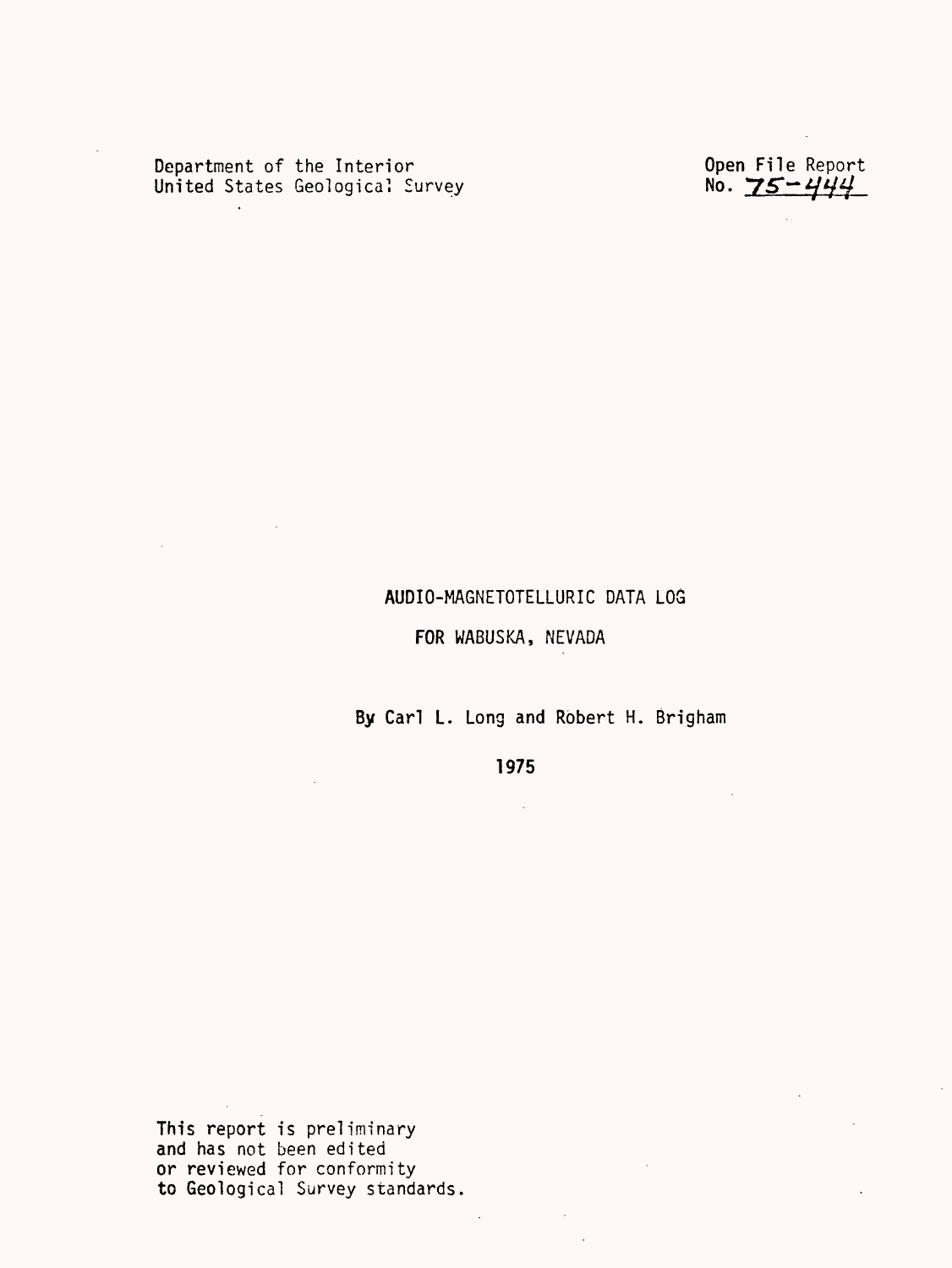$\sim$ 

 $pa = observed$  apparent resistivity in ohm-metres

 $N =$  number of observations

 $E x = standard error in ohm-metres = no data$ 

"NOTE" - Telluric line orientation indicated with station numbers.

|                                          | Y'Y THUNDAY  |                             |                    |                         |                       |               |                    |                            |                                                                                                                                                                                                                                                                                                                                                                                                                                                                   |                                 |                           |                  |           |
|------------------------------------------|--------------|-----------------------------|--------------------|-------------------------|-----------------------|---------------|--------------------|----------------------------|-------------------------------------------------------------------------------------------------------------------------------------------------------------------------------------------------------------------------------------------------------------------------------------------------------------------------------------------------------------------------------------------------------------------------------------------------------------------|---------------------------------|---------------------------|------------------|-----------|
| sta.<br>lio.                             |              | 7.5                         | 10                 | 14                      | 27                    | 76            | 285                | 685                        | 1.2K                                                                                                                                                                                                                                                                                                                                                                                                                                                              | 3.3K                            | 6.7K                      | $10.2K$ 18.6K    |           |
| $\sqrt{3}$ اءِ $\sqrt{3}$                | pa           | 5,87                        | $\zeta$ ,381,      | 22.O                    | $16.4$ 23.7           |               |                    |                            | $5.60$ 7.05 8.29                                                                                                                                                                                                                                                                                                                                                                                                                                                  | 6973.70                         |                           | 6,64             | 2.12      |
|                                          | $\mathbf{H}$ | $\frac{1}{2}$               | 10                 | $\overline{\mu}$        | $1\mathcal{D}$        | 11            | 10                 | $\boldsymbol{\mathcal{A}}$ | $\mathcal{E}$                                                                                                                                                                                                                                                                                                                                                                                                                                                     | $\mathcal{Z}$                   | $\prime$                  |                  |           |
|                                          | Er           | 54                          | .79                | I.OE                    | .52                   | .79           | 1.05               | 24                         | 3.54                                                                                                                                                                                                                                                                                                                                                                                                                                                              | $ 58 $                          | 23                        |                  |           |
| $ I.E\omega $                            | pa           | 30.8                        |                    | [27.3]                  | 20.425.6.28.8.28.20.9 |               |                    |                            |                                                                                                                                                                                                                                                                                                                                                                                                                                                                   |                                 | 7.035537                  | 14.9             | 415       |
|                                          | N            | $\overline{11}$             | $\mu$              | $\frac{1}{2}$           | $\sqrt{O}$            | $\mu$         | 1D                 | 6                          |                                                                                                                                                                                                                                                                                                                                                                                                                                                                   | $\mathcal{Z}$                   | 8                         |                  |           |
|                                          | Er           | 2.7                         | 2/2                | 2.75                    | 1.33                  | 1.40          | 267596             |                            |                                                                                                                                                                                                                                                                                                                                                                                                                                                                   | 3.62                            | $\mathcal{S} \mathcal{O}$ |                  |           |
| $Z_{\nu}$ sl                             | pa           | $^{\prime}$ . $^{\prime}$ E | .91                | 1.87                    |                       |               |                    |                            |                                                                                                                                                                                                                                                                                                                                                                                                                                                                   | $2.53$ 3.34 5.39 4.17 2.84 13.2 |                           | 6.867.68         | 7.37      |
|                                          | N            | 6                           | 13                 | 9                       | 10                    | 9             | 10 <sup>°</sup>    | $\overline{\mathcal{O}}$   | $\mu$                                                                                                                                                                                                                                                                                                                                                                                                                                                             | $\mathcal{A}$                   | q                         | 5                |           |
|                                          | Er           | .25                         | .05                | 640                     | .27                   |               | $-38$ .54          | .30 <sub>1</sub>           | .48 <sup>1</sup>                                                                                                                                                                                                                                                                                                                                                                                                                                                  | 1.68                            | ,22                       | 0.05             |           |
| $Z$ Ev                                   | $\rho$ a     | 7.85                        | $5\overline{\rho}$ | 3.67                    |                       |               | 1.208.5405989      |                            |                                                                                                                                                                                                                                                                                                                                                                                                                                                                   | 30.59105                        | 1.19                      | .48 <sub>1</sub> | 06.       |
|                                          | N            | 8                           | 10                 | 10                      | 10 <sup>1</sup>       | $\mu$         | 6                  | 9                          | $\mathcal{S}% _{M_{1},M_{2}}^{\alpha,\beta}(\mathcal{M}_{M_{1},M_{2}}^{\alpha,\beta}(\mathcal{M}_{M_{1},M_{2}}^{\alpha,\beta}(\mathcal{M}_{M_{1},M_{2}}^{\alpha,\beta}(\mathcal{M}_{M_{1},M_{2}}^{\alpha,\beta}(\mathcal{M}_{M_{1},M_{2}}^{\alpha,\beta}(\mathcal{M}_{M_{1},M_{2}}^{\alpha,\beta}(\mathcal{M}_{M_{1},M_{2}}^{\alpha,\beta}(\mathcal{M}_{M_{1},M_{2}}^{\alpha,\beta}(\mathcal{M}_{M_{1},M_{2}}^{\alpha,\beta}(\mathcal{M}_{M_{1},M_{2}}^{\alpha,\$ | 6                               | İD                        |                  |           |
|                                          | Er           | .84                         | 562                | .45                     | .05                   |               | $.26$ $1.52$       | .47                        | 1.95                                                                                                                                                                                                                                                                                                                                                                                                                                                              | ,43                             | .06                       | $\Omega$         |           |
| $\mathcal{S}_{\textsf{NS}}$              | fā           | 1,27                        | 2,67               | .92                     |                       |               | $2.65$ $3.84$ 6.79 | 3.31                       | 5, 11                                                                                                                                                                                                                                                                                                                                                                                                                                                             | 51.3                            | 10.9                      |                  | 6.23 Z7.1 |
|                                          | N            | G                           |                    |                         | 8                     | $\frac{1}{2}$ | $/ \mathcal{O}$    | 10                         | 9                                                                                                                                                                                                                                                                                                                                                                                                                                                                 |                                 | $\boldsymbol{z}$          | 8                |           |
|                                          | Er           | $-22$                       |                    | $1.25$ , 21             | 1.05                  | .61           | 2.30               | .60                        | 1.59                                                                                                                                                                                                                                                                                                                                                                                                                                                              | 13.9                            | .75                       | .5i              |           |
| $\mathcal{Z}_{\bm{\epsilon}\bm{\omega}}$ | $\beta$ a    | 12.7                        |                    | 223   4.99              |                       | 4.3013.1      | 19.7               |                            |                                                                                                                                                                                                                                                                                                                                                                                                                                                                   | 335 71.0 403                    | 15.1                      | L2.4             |           |
|                                          | $\mathbf N$  | $\mathcal{S}'$              | $\mathcal{H}$      |                         | 10                    | 10            | 12                 | 1 D                        | $\dot{H}$                                                                                                                                                                                                                                                                                                                                                                                                                                                         | 10                              | 10                        |                  |           |
|                                          | $\mathbf{E}$ | 5.65                        | 5.90               | 1.49                    | .61                   | 2.26          | 4,33               | 14.7                       | 1412                                                                                                                                                                                                                                                                                                                                                                                                                                                              | 14.6                            | /                         | ין גי            |           |
| $4$ NS                                   | ρа           | 2.41                        | 1.64               | 3.07                    |                       | 4.5312.49     |                    |                            |                                                                                                                                                                                                                                                                                                                                                                                                                                                                   | $6.86$ $20.6$ $2.44$ $11.4$     | 2.90                      | Z.17             | 8.18      |
|                                          | ${\bf N}$    | 9                           | 5                  | 10                      | $\eta$                | $\eta$        | $\prime$           | 10                         | 8                                                                                                                                                                                                                                                                                                                                                                                                                                                                 | $\mu$                           | 8                         | 6                |           |
|                                          | Er           | $\cdot$ C                   | 23                 | .50                     | 1.34                  | .21           | [.4]               | 3.02                       | .62                                                                                                                                                                                                                                                                                                                                                                                                                                                               | 3.8                             | ,22                       | 3                |           |
| $\mathcal{H}_{\mathit{Eul}}$             | $\rho$ a     | 5.91                        | 7.55               | 3.47                    | 5.37                  | 6/2           | $\sqrt{4J}$        | 14.8                       | 20.1                                                                                                                                                                                                                                                                                                                                                                                                                                                              | 9.46                            | 5.35                      | 282              | 7.9c      |
|                                          | N            | 8                           | 8                  | $\overline{\mathbf{H}}$ | 9                     | I k           | 9                  |                            |                                                                                                                                                                                                                                                                                                                                                                                                                                                                   | 10                              | $\mathcal{S}$             | $\mathcal{S}$    | b         |
|                                          | Er           | 1.59                        | 2.13               | 35 <sup>2</sup>         | 1.31                  |               | $-58)/98$          | 2.75                       | 3.79                                                                                                                                                                                                                                                                                                                                                                                                                                                              | 1.30                            | کا کا                     | .06              | .05       |
|                                          |              |                             |                    |                         |                       |               |                    |                            |                                                                                                                                                                                                                                                                                                                                                                                                                                                                   |                                 |                           |                  |           |

 $\mathbf{1}$ 

 $\sim$   $\sim$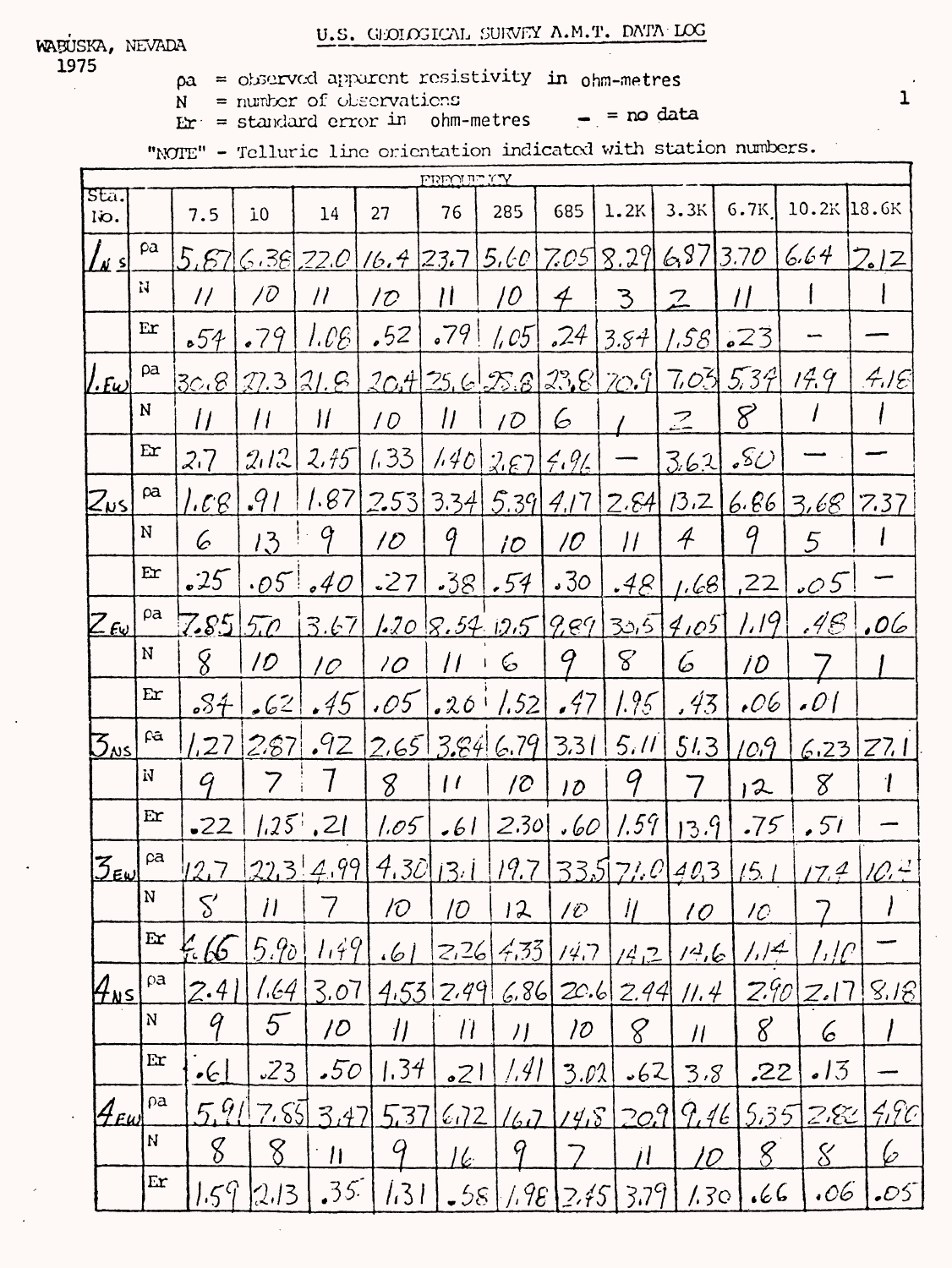## U.S. GEOLOGICAL SURVEY A.M.T. DATA LOG

 $\blacksquare$ 

WABUSKA, NEVADA 1975

 $\rho a =$  observed apparent resistivity in ohm-metres

 $N = number of observations$ 

 $\mathbf{E} \mathbf{r} = \text{standard error in } \text{ohm-meters}$  $- =$  no data

"NOTE" - Telluric line orientation indicated with station numbers.

|                         | FRIOLTNCY             |                     |                     |                          |                       |                           |                               |             |                     |                                  |                          |                                         |              |
|-------------------------|-----------------------|---------------------|---------------------|--------------------------|-----------------------|---------------------------|-------------------------------|-------------|---------------------|----------------------------------|--------------------------|-----------------------------------------|--------------|
| Sta.<br>No.             |                       | 7.5                 | 10                  | 14                       | 27                    | 76                        | 285                           | 685         | 1.2K                | 3.3K                             | 6.7K                     | 10.2K 18.6K                             |              |
| $5_{15}$                | pa                    | 84.7                | 57,2                | 9,09                     | 155 <sub>1</sub>      | 37.6                      | $31.6$ $235$ , $209$ , $259$  |             |                     |                                  | 28.6                     | 24.Z                                    | / /          |
|                         | N                     | $\hat{\mathcal{A}}$ | 4                   | $\overline{\mathcal{A}}$ | 6                     | $\varphi$                 | 10                            | 8           | 10                  | $5^{\circ}$                      | 10                       | 6                                       | I            |
|                         | Er                    | 21.8                | 12.6                | 2.35                     | 63.5                  | 3,77                      | 7.39                          | 38.L        | 41.7                | 49.9                             | 1.47                     | .34                                     |              |
| $5\varepsilon$ w $\,$   | ρa                    | 115.                |                     | 194.126.01               | 35.7                  | 73.3                      |                               |             |                     | <u> 133, 1215, 1207   530 </u>   |                          | $35.4$ 45.8                             | 46.9         |
|                         | N                     | $\acute{\tau}$      | 7                   | 5                        | 8                     | $\overline{1}\mathcal{O}$ | $\overline{\mathcal{O}}$      | 6           | 10                  | 1 O                              | $\mathcal{C}$            | $\mathcal{S}'$                          |              |
|                         | Er                    | 25.0                | 48.5                | 5.85                     | 9.79                  | [5.46]                    | 270                           | 73C         | 453                 | 9.07                             | 274                      | 4.5c                                    |              |
| <u> 615 </u>            | $\beta$ a             | 3.57                | 3.721               |                          | 5.0115.0610.826.3113. |                           |                               |             | 75.5                | 42.6                             | 23.9                     | 14.8                                    | 70.7         |
|                         | N                     |                     | 8                   | $\overline{10}$          | 9                     | $\prime$                  | 10 <sup>o</sup>               | 9           | 9                   | 8                                | $\overline{\mathcal{D}}$ | 7                                       |              |
|                         | Er                    | .71                 | 1. O                | 1.21                     | .65                   | .96                       | 3.74                          | 18.8        | 13.8                |                                  | $8.33$ $2.04.29$         |                                         |              |
| 6 E $\omega$            | pa                    | 27.9                | $5.5^\circ$         | 14.5                     |                       |                           |                               |             |                     | $5.64$ 73.2 35.2 256. 4.13. 163. | [25.5]                   | 41.0                                    | 25.9         |
|                         | N                     | İO                  | 9                   | TD.                      | $\mathcal{D}$         | $\boldsymbol{\mu}$        | 9                             | 10          | 7                   | $\mathcal{G}$                    | 13                       | 9                                       |              |
|                         | Er                    | 3.61                | $\sqrt{7}$          | 1.38                     | .94                   |                           | $11.3$ 7.46                   | 491         | 73,3                | $4.9 - 7$                        | 7.99                     | 2,94                                    |              |
| $7$ Ns $\vert$          | pa                    | 27.1                | 253'                | 7.28                     |                       |                           | $18.4$ 23.0 24.0 57.5 $(6.2)$ |             |                     | R <sub>1</sub>                   | 12.5                     | 13.1                                    | 57.7         |
|                         | N                     | 6                   | 7                   | 6                        | 10                    | 10                        | 8                             | 8           | 6                   | 8                                | 10 <sub>2</sub>          | 6                                       |              |
|                         | Er                    | 10.8                | 5.84                | 1.92                     | 7.66                  |                           | 3.391.63                      | 4.21        | 14.1                | 1.57                             | .85                      | .43                                     |              |
| <u>/εω</u>              | ρa                    | 49,8                |                     | $209 - 49$               |                       |                           |                               |             |                     |                                  |                          | 24.3 58.2 104. 183. 332. 76.4 24.7 36.7 | 37.5         |
|                         | ${\bf N}$             | $\overline{\iota}$  | $10^{-7}$           | $ 6 $ 11   10   10       |                       |                           |                               |             | 17  10              | $\mathscr{U}$                    |                          | 116                                     | $\mathbf{I}$ |
|                         | $\mathbf{E}$          | 6.74                |                     | $4.60$ 2.17              |                       | $2.36$ $8.43$             | 11.5                          | 18.9        | 41.2                | 7.60                             | 1,68                     | [2.88]                                  |              |
| <u> 8 Ns l</u>          | $\boldsymbol{\rho}$ a | 27.6                | 17.2                | 33.5                     | 14.9                  | 11.5                      | 12.6                          | 29.3        | 28.2                | <u>  5,</u>                      | 20.6                     | 7.8                                     | 146.         |
|                         | ${\bf N}$             | 8                   | 6                   | 5 <sup>1</sup>           | 10                    | 9                         | 7                             | 7           | $\overline{\prime}$ | 8                                | $\eta$                   | 6                                       |              |
|                         | Ex                    | 8.89                |                     | <u>3:60 23,4</u>         | 2.53                  | [2.35]                    | 3.07                          | <u>4,96</u> | 3.54                | 28.9                             | 1.85                     | .04                                     |              |
| $\mathcal{S}_{E\omega}$ | $\boldsymbol{\rho}$ a | Ic3.                | 425                 | 36,8                     | 10.1                  |                           | $77.8756$ $42.2$              |             | 282.                | 104                              | 25.9                     |                                         | 40.6131.8    |
|                         | $\mathbf{N}$          | 6                   | $\overline{\prime}$ |                          | S                     | $\oint$                   | 12                            | ハ           | 13                  | $\mathcal{S}_{\mathcal{C}}$      | $/ \hat{U}$              | 6                                       |              |
|                         | Er                    | 18,7                | 9.95                | 3.93                     |                       | $.95$ 31.3                | 7/3                           | 6.62        | 55.1                | 28.5                             | $1.9$ .                  | 195                                     |              |

 $\overline{2}$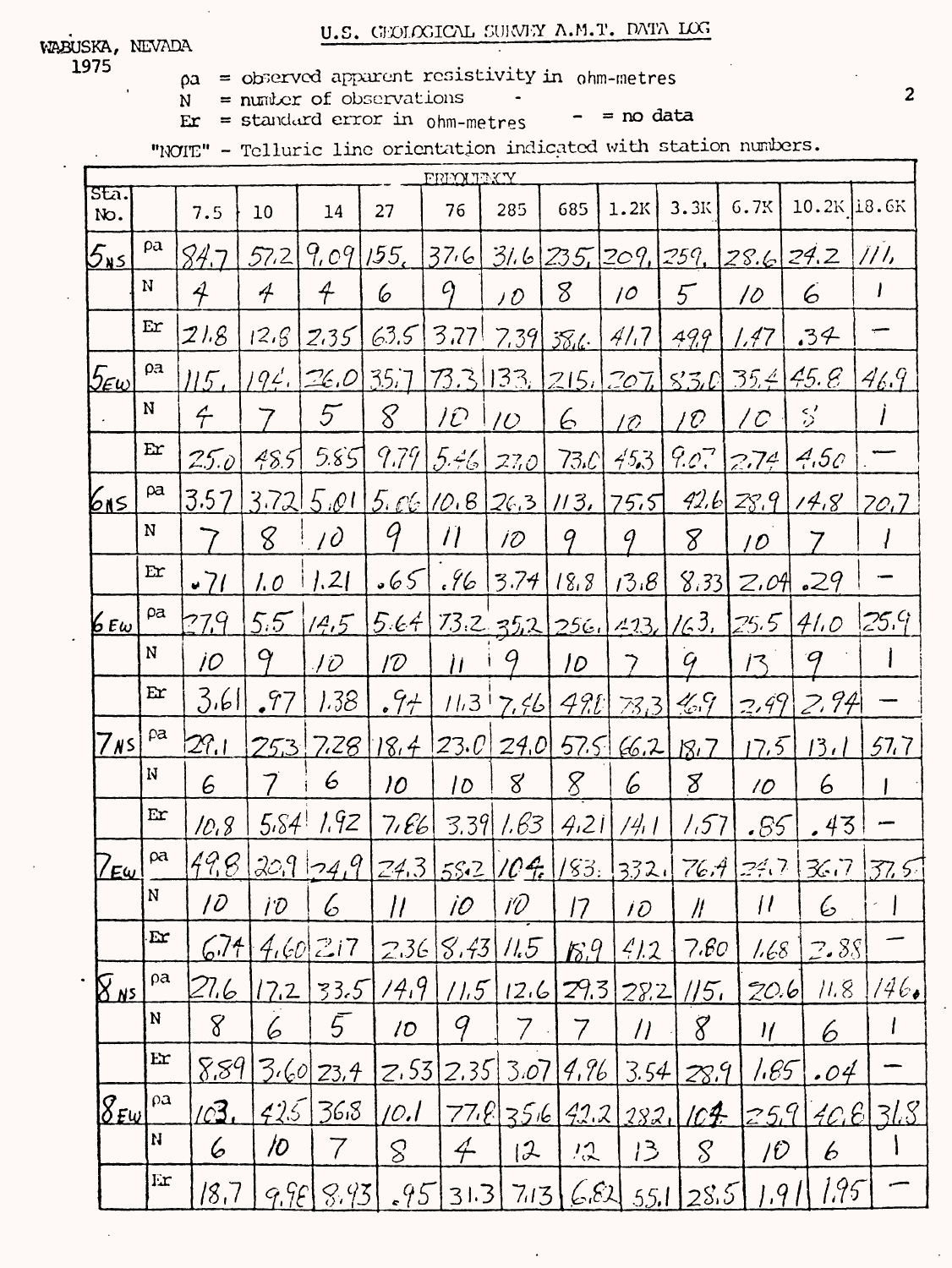# U.S. GIOLOGICAL SURVEY A.M.T. DATA LCG

#### VABUSKA, NEVADA 1975

- $pa = observed$  apparent resistivity in ohmetres
- $N =$  number of observations

 $-$  = no data  $\mathbf{E} \mathbf{r} = \text{standard error in } \text{om-metres}$ 

"NOTE" - Telluric line orientation indicated with station numbers.

| FREOLITYCY                                |              |               |                     |                 |                                  |                 |                            |                          |                   |                 |                          |                             |                             |
|-------------------------------------------|--------------|---------------|---------------------|-----------------|----------------------------------|-----------------|----------------------------|--------------------------|-------------------|-----------------|--------------------------|-----------------------------|-----------------------------|
| sta.<br>No.                               |              | 7.5           | 10                  | 14              | 27                               | 76              | 285                        | 685                      | 1.2K              | 3.3K            | 6.7K                     | $10.2K$ 13.6K               |                             |
| $\mathit{q}_{\texttt{{\tiny \text{MS}}}}$ | pa           | 5,46          | 4,51                | 7,58            | 8.55                             | 2/6             | 10.8                       |                          | 309/13.5          | <u> 18,6</u>    | 2.32                     | <u> 138 </u>                | .55                         |
|                                           | N            | 12            | 10                  | 10              | 9                                | 6               | 9                          | $\mathcal{G}$            | 8                 | 8               | 10 <sup>°</sup>          | $\boldsymbol{\mathcal{A}}$  | ŀ                           |
|                                           | Er           | .57           | .54                 | 1.37            | 1.63                             | 3.78            | 1.43                       | 2.36                     | 257               | 3.46            | .40                      | 29                          |                             |
| $9 \epsilon \omega$                       | pa           | 22. I         | 15.6                | 14.16           | $17.50$ 33.7 44.0 32.0 92.6 24.1 |                 |                            |                          |                   |                 | 4.39                     | 1.94                        | 1.95                        |
|                                           | N            | 7             | $\mu$               | ÍD              | TD.                              | $\int$          | $\mu$                      | 10 <sup>°</sup>          | 9                 | 7               | $\mu$                    | 5                           | $\overline{\mathcal{A}}$    |
|                                           | Er           | 1.69          | 2.34                | 1.55            | 1.66                             | 2.97            |                            | 2.89   2.79              | 26.6              | 3.46            | .23                      | $\mathcal{E}^{\mathcal{S}}$ | .15                         |
| <u>VONS</u>                               | ρa           | 7.79          | 5.37                | 4.48            | 9,55                             | $\frac{1}{i}$   | 8.86                       | 19. O                    | 28,6              | 157.            | 86.5                     | 12.9                        | (5.9)                       |
|                                           | N            | 8             | 12                  | 8               | 10                               | 10 <sup>°</sup> | $\mu$                      | 13                       | 13                | 8               | 8                        | 5                           |                             |
|                                           | Er           | 1,21          | .72                 | .89             | 1.70                             | 3.83            | 1.63                       | 1.64                     | 2,70              | 22.9            | 8.61                     | 1,84                        |                             |
| $10$ EW                                   | pa           |               | 132.775             | $-54.7$         | 103.                             |                 |                            |                          | [205:101.178.320] | 202.            | 38.5                     | 44.9                        | 8.24                        |
|                                           | N            | $\Rightarrow$ | 9                   |                 | $\hat{U}$                        |                 | $\boldsymbol{\mathcal{U}}$ | $\prime\prime$           | $\mu$             | $\mathcal{G}$   | S                        | $\mathcal{S}_{\mathcal{S}}$ |                             |
|                                           | Er           | 8.3           | 15.9                | 15.3            | 18.5                             |                 | $28.6$ $5.52$              |                          | 20.233.1          | 21.3            | 5.14                     | 3.05                        |                             |
| $ l_{N5} $                                | ρa           | 18.8          | 5.60                | 6.54            | 18.0                             |                 | $763$ 15.7                 |                          | 774. 32.0 54.7    |                 |                          | 18.51665340                 |                             |
|                                           | N            | 9             | $5-$                |                 | 12                               | 8               | 10 <sup>°</sup>            | 8                        | 8                 | 8               | $\overline{\mathcal{D}}$ | 5                           |                             |
|                                           | E x          | 3.62          | 1.24                | $-74$           | 1.98                             | 1.58            | 3.22                       |                          | 130, 452          | 7.35            | 221                      | 2.19                        |                             |
| $  _{\ell\omega}$                         | ρa           |               | 30.5 48.8 34.1      |                 | 29.023.9                         |                 |                            |                          | 713 113 334       | 115.            | 33.1                     | 36.3                        | 40,6                        |
|                                           | Ń            | 7             | $\boldsymbol{q}$    | q               | $\sqrt{2}$                       | 10              | l2                         | $\overline{\prime}$      | 13                | 8               | $\partial\mathcal{D}$    | 5                           |                             |
|                                           | $\mathbf{E}$ | 4,23          | 9.60                | 5.93            | 4.25                             | A6              | 11.2                       | 16.4                     | 63.7              | 27.4            | 2.97                     | 3.52                        |                             |
| <u>IZns</u>                               | ρa           | 1.87          | 1.57                | <u>1.62</u>     | 1.29                             | 1.43            | 1.46                       | 1.42                     |                   | 25              | .12                      | .13                         | .04                         |
|                                           | ${\bf N}$    | 13            | $\overline{\prime}$ | 14              | $\overline{1}$                   | 10              | 8                          | 6                        |                   | $\cancel{\tau}$ | 10 <sup>°</sup>          |                             | $\mathcal{A}^{\mathcal{A}}$ |
|                                           | Er           | <u>.17</u>    | l3                  | .08             | <u>.05</u>                       | .02             | .05 <sup>°</sup>           | $\cdot$ 10               |                   | .04             | $\overline{2}$           |                             |                             |
| $ Z_{E\omega} $                           | ρa           | 12.0          |                     | 7.0866          | 4.52                             | <u>لۇغا، يى</u> |                            | $11.5$ $27.4$            |                   | 13.1            | 10.6                     |                             | 6.77219                     |
|                                           | $\mathbf{N}$ | $\vert \vert$ | 13                  | 10 <sup>°</sup> | $\int \mathcal{C}$               | ${\cal W}$      | $8^{\circ}$                | $\overline{\mathcal{Z}}$ |                   | $\overline{4}$  | 7                        | $\mathbf{\iota}$            |                             |
|                                           | $E_{\rm I}$  | 1.61          |                     | 56.77           | .54                              | .48             | .99                        | S.c4                     |                   | .65             | 36                       |                             |                             |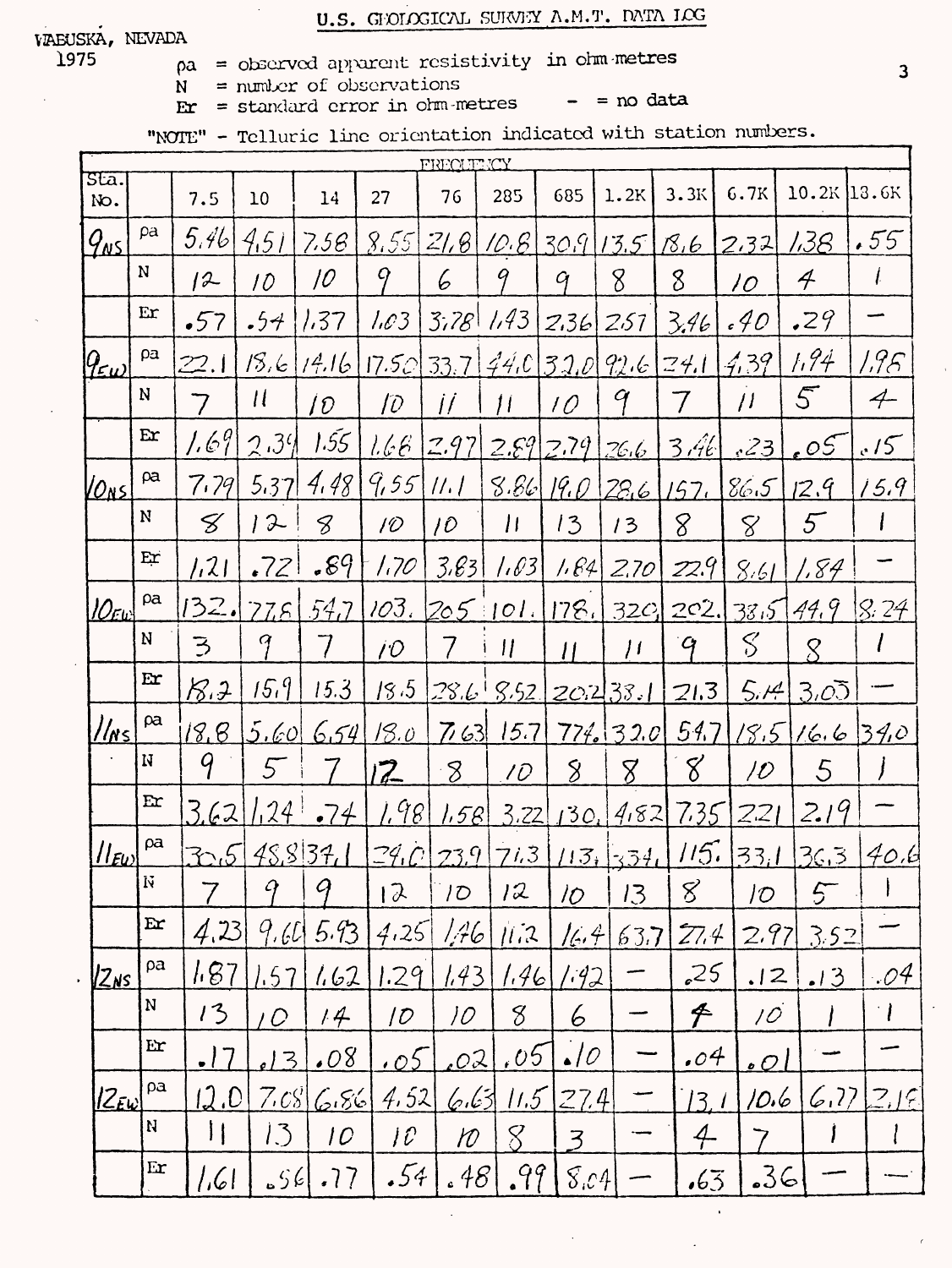U.S. GENELOGICAL SURVEY A.M.T. DATA LOG

1975

- $pa = observed$  apparent resistivity in ohm-metres
- $N =$  number of observations  $E\mathbf{r}$  = standard error in ohm metres

 $=$   $=$   $\infty$  data

"NOIE" - Telluric line orientation indicated with station numbers.

| FEFOLIT KY<br>sta.      |                 |                              |                                                          |                                                                     |                                       |                                                                |                                                     |                                                                                                                                            |                                                                                  |                                                                         |                                                                          |                                                                                                            |
|-------------------------|-----------------|------------------------------|----------------------------------------------------------|---------------------------------------------------------------------|---------------------------------------|----------------------------------------------------------------|-----------------------------------------------------|--------------------------------------------------------------------------------------------------------------------------------------------|----------------------------------------------------------------------------------|-------------------------------------------------------------------------|--------------------------------------------------------------------------|------------------------------------------------------------------------------------------------------------|
|                         | 7.5             | 10                           | 14                                                       | 27                                                                  | 76                                    | 285                                                            | 685                                                 | 1.2K                                                                                                                                       | 3.3K                                                                             | 6.7K                                                                    | $10.2K$ 18.6K                                                            |                                                                                                            |
| pa                      |                 | 12.9                         | 12.5                                                     | 13.0                                                                |                                       |                                                                | 11.0                                                |                                                                                                                                            | 1.43                                                                             | .61                                                                     | .44                                                                      | .47                                                                                                        |
| N                       | 12              | 10 <sup>°</sup>              | 10 <sup>°</sup>                                          | $\overline{10}$                                                     | 12                                    | $\mathcal{S}_{0}$                                              | $\mathcal{Z}$                                       |                                                                                                                                            | 6                                                                                | 10                                                                      |                                                                          |                                                                                                            |
| Er                      | 1,20            | 1.15                         | .55                                                      | 1.07                                                                |                                       | 1.P2                                                           |                                                     |                                                                                                                                            | .10                                                                              | .03                                                                     |                                                                          |                                                                                                            |
| ρa                      |                 | 78.3                         | 72.1                                                     |                                                                     |                                       |                                                                |                                                     | $5\%$                                                                                                                                      | 7, SE                                                                            | 1.90                                                                    | 1/2                                                                      | $\cdot$ 0                                                                                                  |
| N                       | $\eta$          | $\overline{\prime}$          | $\alpha$                                                 | $\overline{10}$                                                     | 10 <sup>°</sup>                       | 3                                                              | $\hat{+}$                                           | $\mathcal{L}$                                                                                                                              | $\overline{\tau}$                                                                | 11                                                                      |                                                                          |                                                                                                            |
| Er                      |                 | 5.80                         |                                                          |                                                                     |                                       |                                                                | 31.3                                                | 3.70                                                                                                                                       | $38^\circ$                                                                       | $e^{22}$                                                                |                                                                          |                                                                                                            |
| pa                      | 15.9            | 11.5                         |                                                          |                                                                     |                                       |                                                                | 4/3                                                 | 15.3                                                                                                                                       | 16.7                                                                             | 11.7                                                                    | 9.22                                                                     | 3.71                                                                                                       |
| N                       | 10 <sup>°</sup> | 10                           | jO                                                       | 13                                                                  | 10                                    | 9                                                              | 8                                                   | $\eta$                                                                                                                                     | 7                                                                                | 8                                                                       |                                                                          |                                                                                                            |
| $Er$                    | .99             | .57                          | .66                                                      | .66                                                                 |                                       | 1.24                                                           |                                                     | 3.16                                                                                                                                       |                                                                                  | 1.29                                                                    |                                                                          |                                                                                                            |
| $\boldsymbol{\rho}$ a   | 56. 1           | 37,0                         | 48.9                                                     | 79.3                                                                |                                       |                                                                |                                                     |                                                                                                                                            |                                                                                  |                                                                         |                                                                          |                                                                                                            |
| N                       | $\sqrt{O}$      | 13                           | $\prime$                                                 | İO                                                                  | 10 <sup>°</sup>                       | $\frac{1}{2}$                                                  | $\prime$                                            | G                                                                                                                                          |                                                                                  | $\overline{10}$                                                         |                                                                          |                                                                                                            |
| Er                      |                 |                              | 5.41                                                     | 335                                                                 |                                       |                                                                |                                                     |                                                                                                                                            |                                                                                  |                                                                         |                                                                          |                                                                                                            |
| $\beta$ a               | <u>28.I</u>     |                              | 14.7                                                     | 10.9                                                                |                                       |                                                                |                                                     |                                                                                                                                            |                                                                                  |                                                                         | 1.88                                                                     | 256                                                                                                        |
| N                       | $\mu$           | 2                            | 12                                                       | 12                                                                  | $\overline{\prime}$                   | $\eta$                                                         | 10                                                  | $8^{\circ}$                                                                                                                                | 10                                                                               | $\sqrt{O}$                                                              |                                                                          |                                                                                                            |
| Er                      | 2.4             |                              |                                                          | 1.81                                                                | .96                                   |                                                                |                                                     |                                                                                                                                            |                                                                                  |                                                                         |                                                                          |                                                                                                            |
| pa                      |                 |                              |                                                          |                                                                     |                                       |                                                                |                                                     |                                                                                                                                            |                                                                                  |                                                                         | 6.42                                                                     | 11,8                                                                                                       |
| $\mathbf N$             | 10 <sup>°</sup> | $\mu$                        | IO                                                       | ID                                                                  | 1 <sub>O</sub>                        | $\frac{1}{2}$                                                  | 10                                                  | 10                                                                                                                                         | $\mathcal{Z}$                                                                    | ID                                                                      |                                                                          | ŧ                                                                                                          |
| $\mathbf{E}$            |                 |                              |                                                          |                                                                     |                                       |                                                                |                                                     |                                                                                                                                            |                                                                                  |                                                                         |                                                                          |                                                                                                            |
| ρa<br><u> 16ns l</u>    |                 |                              |                                                          |                                                                     |                                       |                                                                |                                                     |                                                                                                                                            |                                                                                  |                                                                         | 1/63                                                                     | 7.95                                                                                                       |
| N                       | 13              | $\overline{10}$              | $\eta$                                                   | /4                                                                  | 10                                    | $\overline{\mathcal{L}}$                                       |                                                     | $\overline{\mathcal{A}}$                                                                                                                   | 8                                                                                | 10                                                                      |                                                                          |                                                                                                            |
| E x                     |                 |                              | .77                                                      |                                                                     |                                       |                                                                |                                                     |                                                                                                                                            |                                                                                  |                                                                         | .07                                                                      |                                                                                                            |
| ρa<br>$\ell$ é $\omega$ |                 |                              |                                                          |                                                                     |                                       |                                                                |                                                     |                                                                                                                                            |                                                                                  |                                                                         |                                                                          | 2.59206                                                                                                    |
| N                       | $Q_{i}$         | 10                           | 10                                                       | $\mathcal{U}$                                                       | $\eta \,$                             | $\mathcal{H}$                                                  | 13                                                  |                                                                                                                                            | 9                                                                                |                                                                         | $\frac{d}{l}$                                                            |                                                                                                            |
| Er                      |                 |                              | .40 <sub>1</sub>                                         | 2                                                                   |                                       |                                                                |                                                     |                                                                                                                                            |                                                                                  |                                                                         | .43                                                                      |                                                                                                            |
|                         |                 | طا نا<br>$8\overline{5}$ ; 4 | 8.52<br>7.06<br>8:5<br>6.02<br>$-26$<br>ئىگە (ئا<br>1.38 | 298<br>22.8<br>$1.73$ ,60<br>74. 140. 130. 7<br>,32 <br>6.70<br>.56 | 66.1<br>5.072.05<br>8,56/10,8<br>5.32 | $ c_i $<br>.49<br>33.8 31.9<br>6.45 2.18 4.01 <br>.36<br> 5,64 | 17.2<br>3.689.20<br>5.56<br>9.28101<br> .70 <br>.48 | .87<br>93.297.9006<br>[23.6] [2.0]<br>$14.2$ 20.0<br> 167 <br>125<br>2.71<br>$3.64$ 5.56 4.98 5.96 8.25<br>.30 2.23 <br>9.02 15.52 <br>2.0 | 5.38<br>$74.4$ $97.6$ $85.7$<br>15.53.9<br>.79<br>104<br>$ S_2 $<br>109,<br>15.3 | 8.84 2.68 <br>.47<br>$\cdot$ /8<br> 6.3 <br>-65  <br>14.8<br>10<br>9.65 | 1.54<br>147   493<br>2.2<br>51.721.3<br>2.98<br>3/6/3.7<br>L 85  <br>.75 | $25.8$ $24.6$ $3.03$<br>1,48<br>$7.64$ 3.58<br>.17<br>[3,57]<br>.76<br>4.57<br>.24<br>7.149.64<br>13<br> 7 |

Δ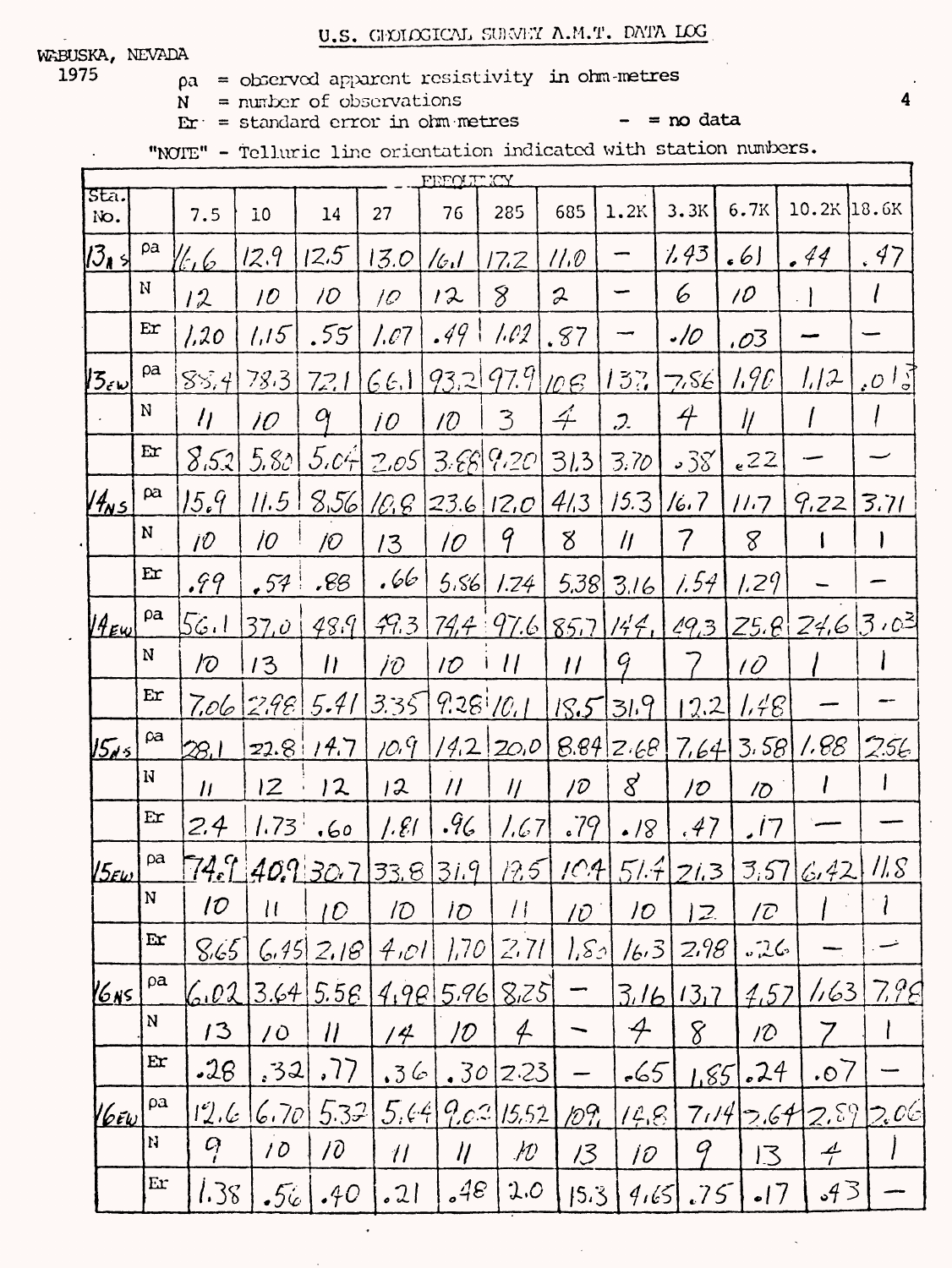# U.S. GROLOGICAL SURVEY A.M.T. DATA LOG

 $\ddot{\phantom{1}}$ 

 $.1975$ 

- $pa = observed$  apparent resistivity in ohmometres
- $N =$  number of observations
- $= no data$  $Er = standard error in ohm metres$
- "NOTE" Telluric line orientation indicated with station numbers.

| FEEQUERCY                  |              |                          |                            |                                    |                 |                 |                |      |                   |               |                |                       |                     |
|----------------------------|--------------|--------------------------|----------------------------|------------------------------------|-----------------|-----------------|----------------|------|-------------------|---------------|----------------|-----------------------|---------------------|
| sta.<br>io.                |              | 7.5                      | 10                         | 14                                 | 27              | 76              | 285            | 685  | 1.2K              | 3.3K          | 6.7K           | $10.2K$ 18.6K         |                     |
| <u> 17ns</u>               | pa           | $\epsilon$ SS            | <u>i 39</u>                | 1.49                               | $1.95$ 292 2.25 |                 |                |      |                   |               | 379            | 1/2                   | 8,64                |
|                            | $\mathbf N$  | $\overline{\mathcal{C}}$ | 12                         | 10 <sup>°</sup>                    | $\frac{1}{2}$   | $\overline{10}$ | $\prime\prime$ |      |                   |               | $\overline{1}$ | $\int$                |                     |
|                            | Er           | $\cdot$ $\mathcal{O}^q$  | $\epsilon$ 13              | .13                                | .20             | .32             | 7              |      |                   |               | .27            |                       |                     |
| $ {\cal I}\epsilon\omega $ | ρa           | 6.51                     |                            | $5.05$ $5.43$ $7.63$ $9.66$ $21.6$ |                 |                 |                |      |                   |               | 3,24           | 6.16                  | $3.0\%$             |
|                            | N            | 12                       | $\frac{1}{2}$              | 12                                 | b               | $\eta$          | 10             |      |                   |               | $\eta$         |                       |                     |
|                            | Er           | $\boldsymbol{.5o}$       | $-27$                      | 52                                 | 52              | <u> 13</u>      | 5.12           |      |                   |               | $\cdot/4$      |                       |                     |
| $ z_{\text{ns}} $          | $\beta a$    | 10.3                     | 7.62118.3                  |                                    |                 |                 |                |      |                   |               | 27.7           | 7.58                  | 52.5                |
|                            | $\mathbf N$  | 13                       | $\boldsymbol{\mathcal{H}}$ | $\mathcal{G}$                      |                 |                 |                |      |                   |               | 12             | 6                     |                     |
|                            | Er           | 1.6                      |                            | 66912.39                           |                 |                 |                |      |                   |               | 1.87           | $\overline{\cdot}$ // |                     |
| $18_{Fb}$                  | pa           |                          |                            | 8.5862413579.40                    |                 |                 |                |      |                   |               |                | $16.7$ $20.2$ $36.4$  |                     |
|                            | N            | 12                       | 10                         | $\overline{\prime}$                | 6               |                 |                |      |                   |               | 10             | 8 <sup>o</sup>        |                     |
|                            | $E$ $r$      | .87                      | .39                        | .44                                | .89             |                 |                |      |                   |               | 23             | .3<                   |                     |
| (Pus)                      | ρa           | J, Of                    | 3.49                       | 3.03                               | 4,45            |                 |                |      |                   |               | 37.9           | 15.9                  | 48.5                |
|                            | $\mathbf N$  | 10                       | 13                         | 10 <sup>°</sup>                    | $\mathfrak{S}$  |                 |                |      |                   |               | 10             |                       |                     |
|                            | Er           | .14                      | $\cdot$ 6                  | .33                                | .32             |                 |                |      |                   |               | 2.06           |                       |                     |
| $ 9_{\epsilon\omega} $     | ρa           |                          |                            | 6.297.3844.8712.5                  |                 |                 |                |      |                   |               |                | $(6.4)$ 30.4 7.48     |                     |
|                            | N            | $\delta$                 | 10                         | 10                                 | 8               |                 |                |      |                   |               |                |                       |                     |
|                            | $\mathbf{E}$ | .99                      | 1.22                       | $-29$                              | 3.28            |                 |                |      |                   |               | .81            |                       |                     |
| <u>2015 </u>               | pa           | 3.07                     |                            | $5.25$ 5.75                        | 7,47            | 20.1            | $ S_{12} $     | 30,  | 73. I             | 790           |                | $63.4214$ $145.$      |                     |
|                            | N            | 4                        | 9                          | 10                                 | Ý               | $\vert \vert$   | $\delta$       | 5    | 6                 | 5             | Ħ              | َ⊘                    |                     |
|                            | E <b>r</b>   | .44                      | AC                         | $-76$                              | 58              | 1.73            | 2.02           | 19.7 |                   | $8.69$ 42.6   | 5.09           | .58                   |                     |
| $20$ ŕω                    | ρa           |                          | 2.3215                     | 126                                | 16.9            | (60.4)          |                |      | 65.5375.11901323. |               |                | $78.2$ $49.5$ $13.6$  |                     |
|                            | N            | 9                        | 9                          | 13                                 | 1.2             | 10              | $\vert \vert$  | 1 D  | 9                 | $\mathcal{L}$ | $\mu$          | $\angle$              | $\vert \cdot \vert$ |
|                            | Er           | 2.77                     |                            | 303 1.32                           | 1.12            | 279             | $\mu$ , $7$    | 577  | 377.              | 100.          | 1.59           | .9 <sub>c</sub>       |                     |